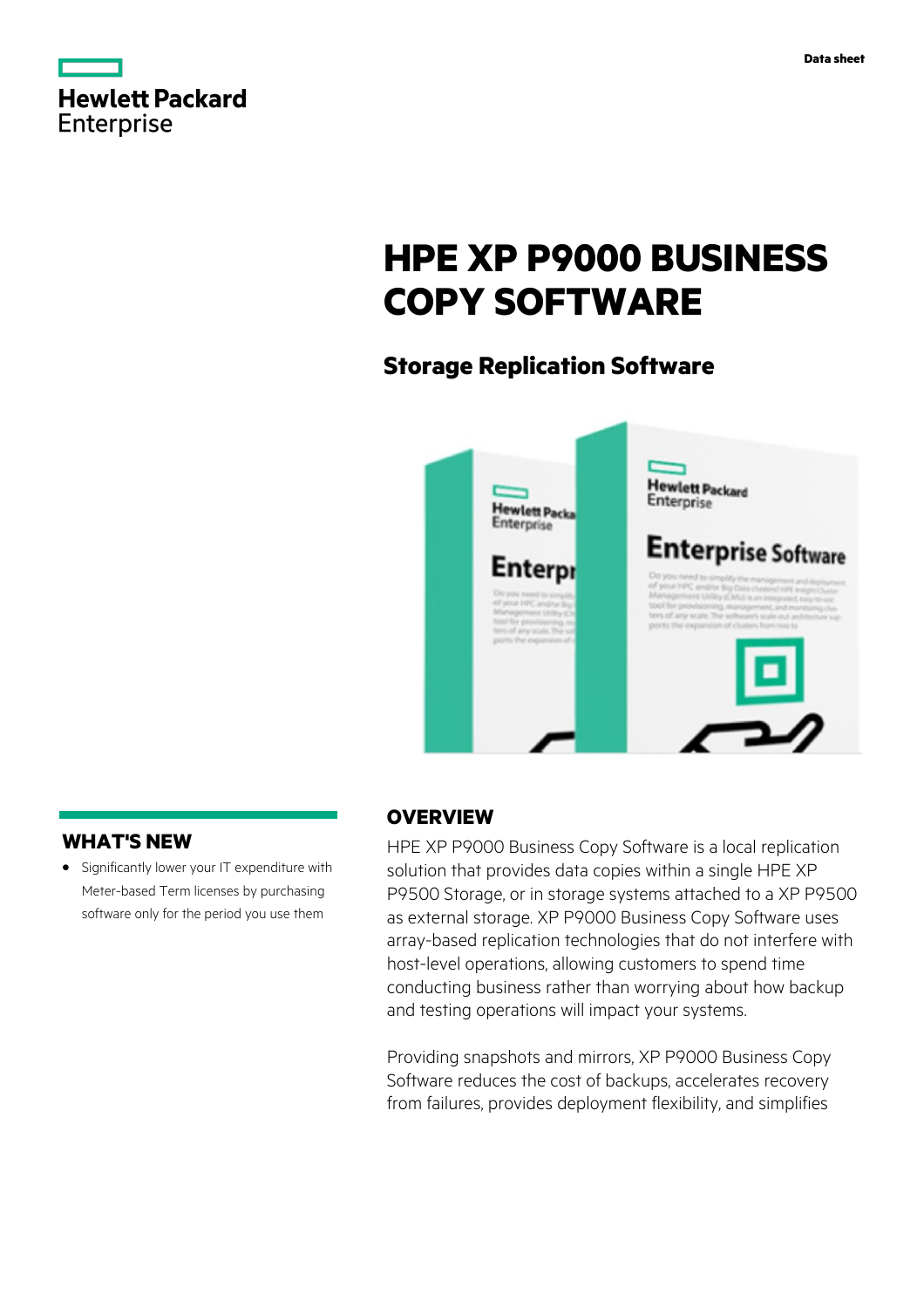application testing. Create full copies in physically separate locations within the array so that accesses to the copy will have no impact on the original production volume. Use the spaceefficient snapshot capability to create frequent point-in-time copies of important volumes so that you can quickly restore data to an earlier version if necessary.

### **FEATURES**

### **Manage Data Availability Requirements for your Business without Compromising on Performance**

Maintains multiple copies of critical data at local and remote sites, allowing recovery from planned and unplanned downtime. XP P9000 Business Copy integrates with XP P9000 Continuous Access Software to provide this extra measure of confidence that your data will be available when you need it.

You can create multiple copies of production data and make them available to backup applications. While the backup application utilizes the copy, the primary data remains available for the production application. Production applications continue with minimal impact from the backup process.

Both HPE Storage Data Protector Software and VERITAS NetBackup have been tightly integrated with HPE XP P9000 Business Copy Software to provide zero downtime and split-mirror backup solutions for HPE XP P9500 Storage in a variety of server environments.

With the snapshot feature you can create regular point-in-time copies of production data, permitting fast disk-based restores in the event of any problems with the primary data.

### **Manage Replication Across Internal or External Storage to Gain Cost Efficiency**

Create separate copies of production data that can be independently accessed and modified without affecting production data. Copies can be used as source data to test new applications before introducing them to production.

One product provides multiple capabilities. You can mirror open systems volumes, mirror mainframe volumes, and you can create snapshots of open systems volumes, all in one convenient cost-effective product.

Quickly and easily understand complex data replication environments with HPE XP P9000 Replication Manager Software, a centralized web-based replication management tool.

You can use HPE XP P9000 Business Copy Software with external storage, providing flexibility to choose the performance and cost characteristics of data copies.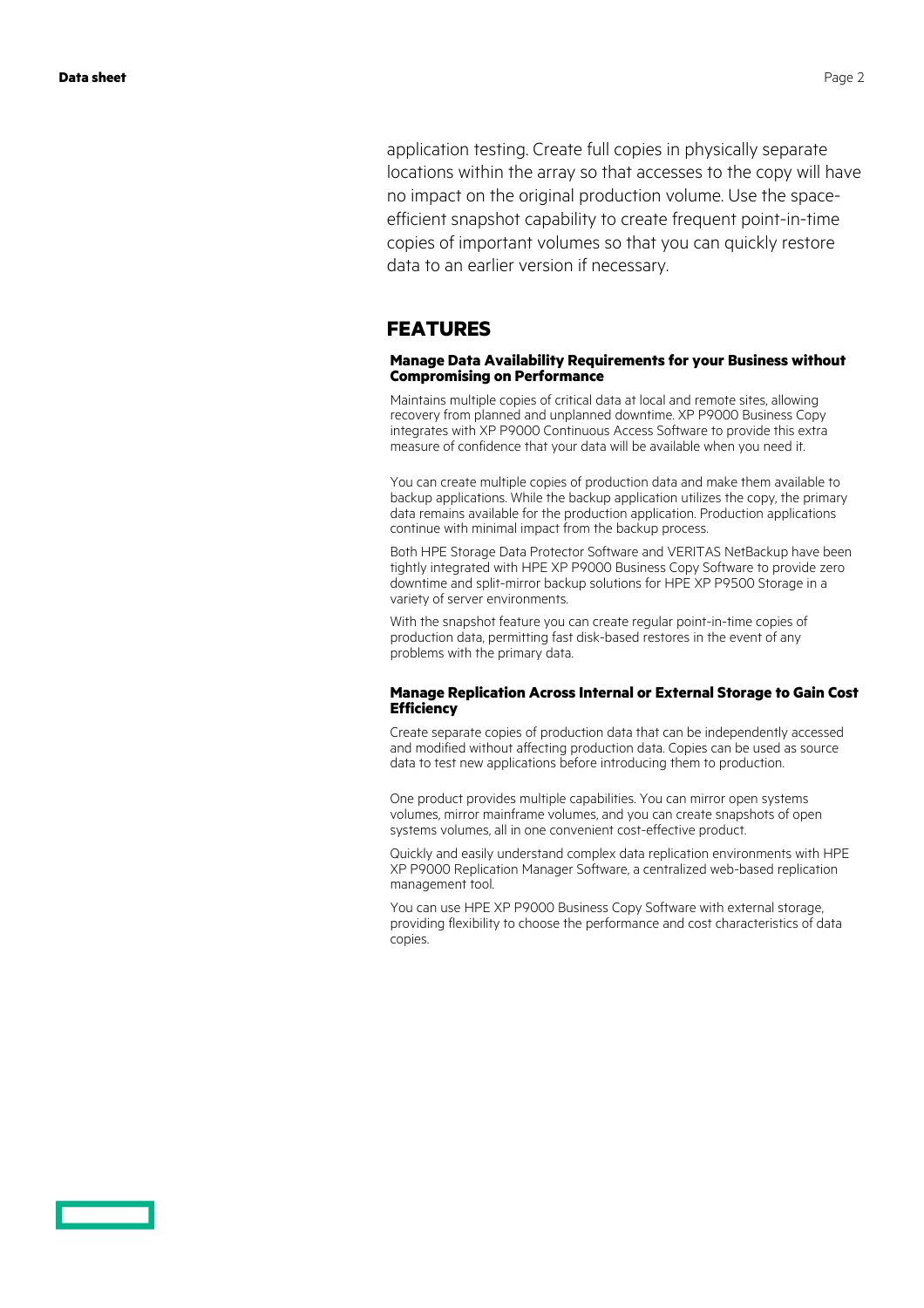<u>a sa saidh an san Saorann an S</u>

# **Technical specifications HPE XP P9000 Business Copy Software**

| <b>Supported hardware environment</b> | HPE XP P9500 Storage                                                                                                         |
|---------------------------------------|------------------------------------------------------------------------------------------------------------------------------|
| <b>Replication distance</b>           | Local                                                                                                                        |
| <b>Replication type</b>               | Array based                                                                                                                  |
| <b>Product Dimensions (metric)</b>    | 22.23 x 0.64 x 14.29 cm                                                                                                      |
| Weight                                | 0.45 kg                                                                                                                      |
| Warranty                              | HPE warrants only that the Software media will be free of physical defects for a period of ninety (90) days<br>from delivery |